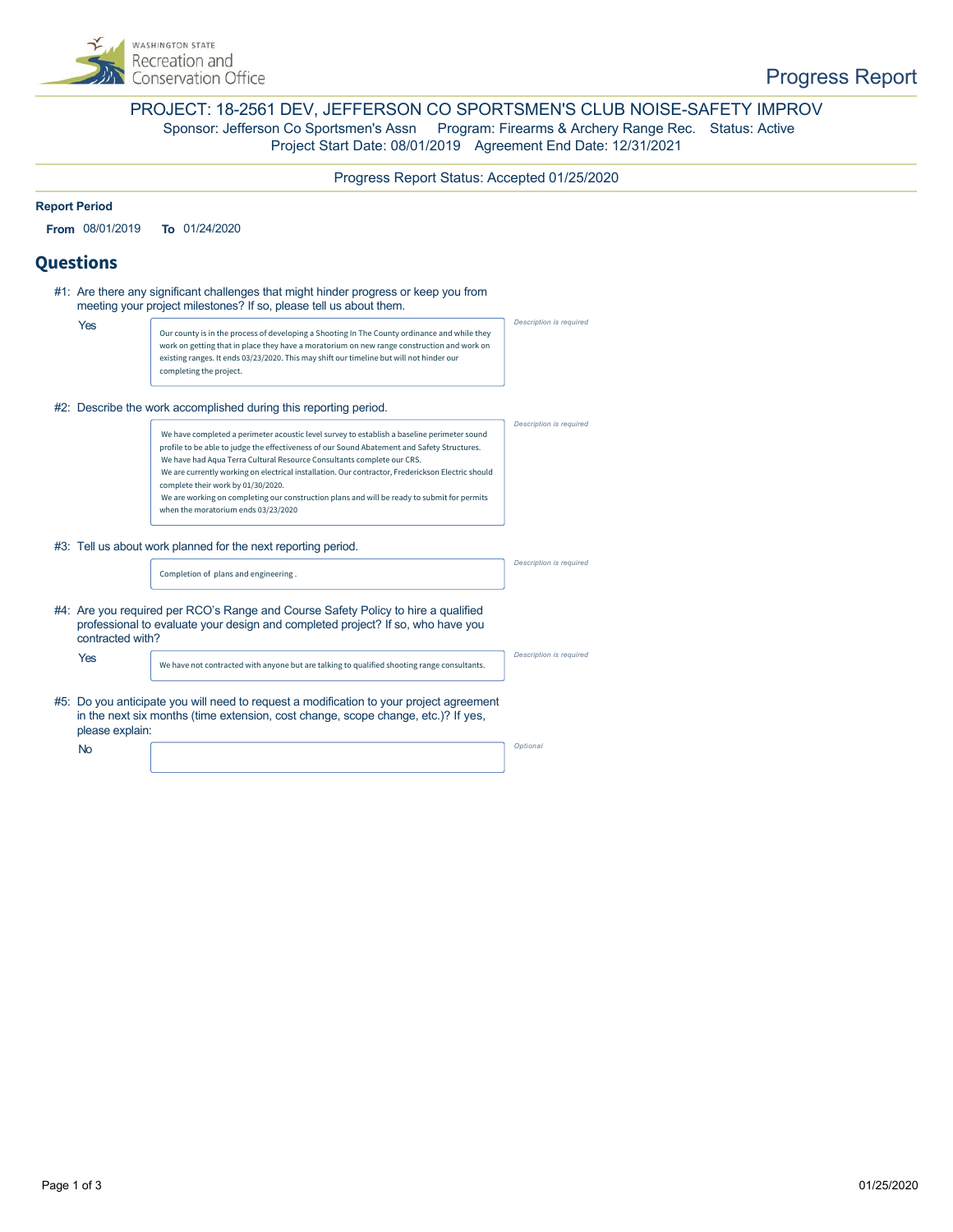## **Progress Report, Project 18-2561**

# **Milestones**

| <b>Milestone</b>                                                                | <b>Target Date</b> | <b>Completed</b>         | <b>Delayed</b> | New Target Date Progress/Reason for Delay |
|---------------------------------------------------------------------------------|--------------------|--------------------------|----------------|-------------------------------------------|
| <b>Project Start</b>                                                            | 08/01/2019         | √                        |                |                                           |
| <b>Design Initiated</b>                                                         | 08/01/2019         | √                        |                |                                           |
| <b>Progress Report Due</b>                                                      | 01/31/2020         |                          |                |                                           |
| Submit Self-Cert Design                                                         | 02/29/2020         |                          |                |                                           |
| <b>Cultural Resources Complete</b><br>Survey required, see special condition #1 | 04/30/2020         | √                        |                |                                           |
| 60% Plans to RCO                                                                | 06/30/2020         |                          |                |                                           |
| <b>Annual Project Billing Due</b>                                               | 07/31/2020         |                          |                |                                           |
| <b>Progress Report Due</b>                                                      | 07/31/2020         |                          |                |                                           |
| <b>Applied for Permits</b>                                                      | 08/01/2020         |                          |                |                                           |
| All Bid Docs/Plans to RCO                                                       | 09/30/2020         |                          |                |                                           |
| <b>Bid Awarded/Contractor Hired</b>                                             | 10/31/2020         |                          |                |                                           |
| <b>Progress Report Due</b>                                                      | 01/31/2021         |                          |                |                                           |
| <b>Construction Started</b>                                                     | 02/28/2021         |                          |                |                                           |
| 50% Construction Complete                                                       | 05/31/2021         |                          |                |                                           |
| RCO Interim Inspection                                                          | 05/31/2021         |                          |                |                                           |
| <b>Progress Report Due</b>                                                      | 07/31/2021         |                          |                |                                           |
| <b>Annual Project Billing Due</b>                                               | 07/31/2021         |                          |                |                                           |
| 90% Construction Complete                                                       | 08/31/2021         |                          |                |                                           |
| <b>Funding Acknowl Sign Posted</b>                                              | 08/31/2021         |                          |                |                                           |
| <b>Construction Complete</b>                                                    | 09/30/2021         |                          |                |                                           |
| <b>RCO Final Inspection</b>                                                     | 10/31/2021         |                          |                |                                           |
| Submit Self-Cert Completed                                                      | 10/31/2021         |                          |                |                                           |
| <b>Final Billing Due</b>                                                        | 10/31/2021         |                          |                |                                           |
| <b>Final Report Due</b>                                                         | 11/30/2021         |                          |                |                                           |
| <b>Agreement End Date</b>                                                       | 12/31/2021         | Need amendment to change |                |                                           |

#### **Special Conditions**

#### 1. Cultural Resources-Survey Required

This agreement requires compliance with Executive Order 05-05 and/or Section 106 of the National Historic Preservation Act. RCO has completed the initial consultation for this project and a cultural resources survey is required. The Sponsor must submit to RCO the survey and receive from RCO a notice of cultural resources completion before any ground disturbing activities can begin. Ground disturbance started without approval will be considered a breach of contract. In the event that archaeological or historic materials are discovered while conducting ground disturbing activities, work in the immediate vicinity must stop and the Sponsor must ensure compliance with the provisions found in Section 8 of this agreement. All cultural resources work must meet reporting guidelines outlined by the Department of Archaeology and Historic Preservation.